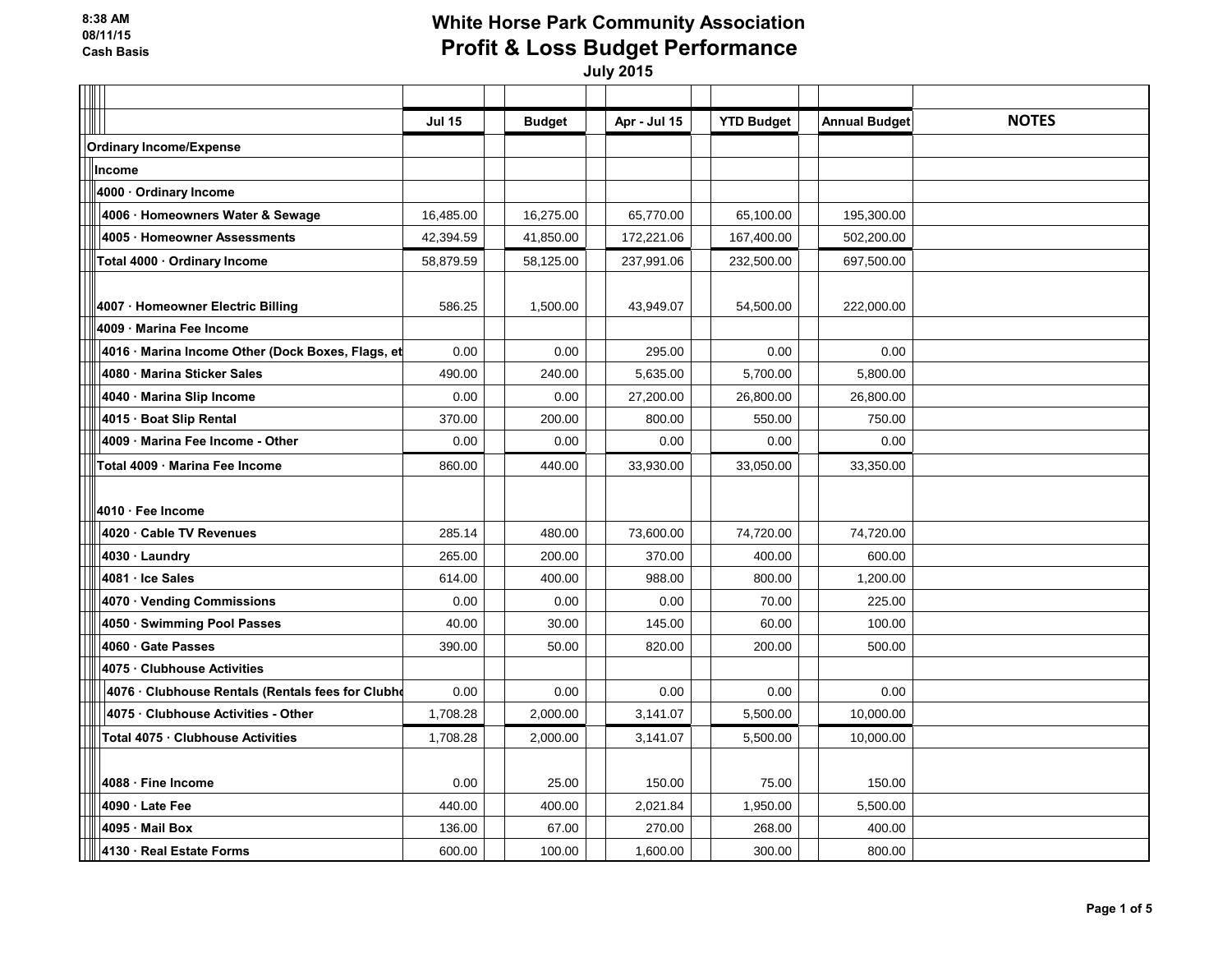| I |                                  |               |               |              |                   |                      |              |
|---|----------------------------------|---------------|---------------|--------------|-------------------|----------------------|--------------|
|   |                                  | <b>Jul 15</b> | <b>Budget</b> | Apr - Jul 15 | <b>YTD Budget</b> | <b>Annual Budget</b> | <b>NOTES</b> |
|   | 4010 · Fee Income - Other        | 106.52        | 0.00          | 1,347.05     | 0.00              | 0.00                 |              |
|   | Total 4010 · Fee Income          | 4,584.94      | 3,752.00      | 84,452.96    | 84,343.00         | 94,195.00            |              |
|   |                                  |               |               |              |                   |                      |              |
|   | 4097 · Interest Income           |               |               |              |                   |                      |              |
|   | 4098 Interest Bank of OC         | 0.00          | 60.00         | 294.20       | 240.00            | 750.00               |              |
|   | 4099 · Interest CDs              | 0.00          | 25.00         | 219.95       | 100.00            | 275.00               |              |
|   | 4097 · Interest Income - Other   | 0.00          | 10.00         | 18.24        | 50.00             | 150.00               |              |
|   | Total 4097 · Interest Income     | 0.00          | 95.00         | 532.39       | 390.00            | 1,175.00             |              |
|   |                                  |               |               |              |                   |                      |              |
|   | 4065 · Miscellaneous Receipts    | 0.00          | 40.00         | 314.24       | 140.00            | 400.00               |              |
|   | <b>Total Income</b>              | 64,910.78     | 63,952.00     | 401,169.72   | 404,923.00        | 1,048,620.00         |              |
|   |                                  |               |               |              |                   |                      |              |
|   | <b>Gross Profit</b>              | 64,910.78     | 63,952.00     | 401,169.72   | 404,923.00        | 1,048,620.00         |              |
|   |                                  |               |               |              |                   |                      |              |
|   | <b>Expense</b>                   |               |               |              |                   |                      |              |
|   | 6169 · Equipment Expense         |               |               |              |                   |                      |              |
|   | 6172 Equipment Purchase          | 611.10        | 0.00          | 1,204.00     | 81.12             | 2,500.00             |              |
|   | 6330 Equipment Repairs           | 54.36         | 332.60        | 266.19       | 1,169.78          | 2,000.00             |              |
|   | 6171 · Equipment Gas             | 0.00          | 20.22         | 100.88       | 126.53            | 400.00               |              |
|   | 6170 · Equipment Rental          | 0.00          | 100.00        | 111.36       | 500.00            | 1,300.00             |              |
|   | 6169 · Equipment Expense - Other | 0.00          | 0.00          | 0.00         | 0.00              | 0.00                 |              |
|   | Total 6169 · Equipment Expense   | 665.46        | 452.82        | 1,682.43     | 1,877.43          | 6,200.00             |              |
|   |                                  |               |               |              |                   |                      |              |
|   | 6000 · Operations                |               |               |              |                   |                      |              |
|   | 6320 Computer Repairs            | 0.00          | 25.00         | 0.00         | 270.52            | 500.00               |              |
|   | 6230 · Licenses and Permits      | 0.00          | 100.00        | 419.00       | 200.00            | 350.00               |              |
|   | 6260 · Printing and Reproduction | 939.06        | 250.00        | 2,849.78     | 1,000.00          | 3,000.00             |              |
|   | 6160 · Dues and Subscriptions    | 0.00          | 70.00         | 625.92       | 70.00             | 200.00               |              |
|   | 6350 · Drug and Alcohol Testing  | 0.00          | 50.00         | 0.00         | 200.00            | 500.00               |              |
|   | 6250 · Postage and Delivery      | 944.48        | 350.00        | 1,672.46     | 1,350.00          | 2,500.00             |              |
|   | 6340 · Telephone                 | 309.77        | 366.29        | 1,354.36     | 1,378.17          | 3,900.00             |              |
|   | 6105 Advertising                 | 0.00          | 30.00         | 0.00         | 60.00             | 200.00               |              |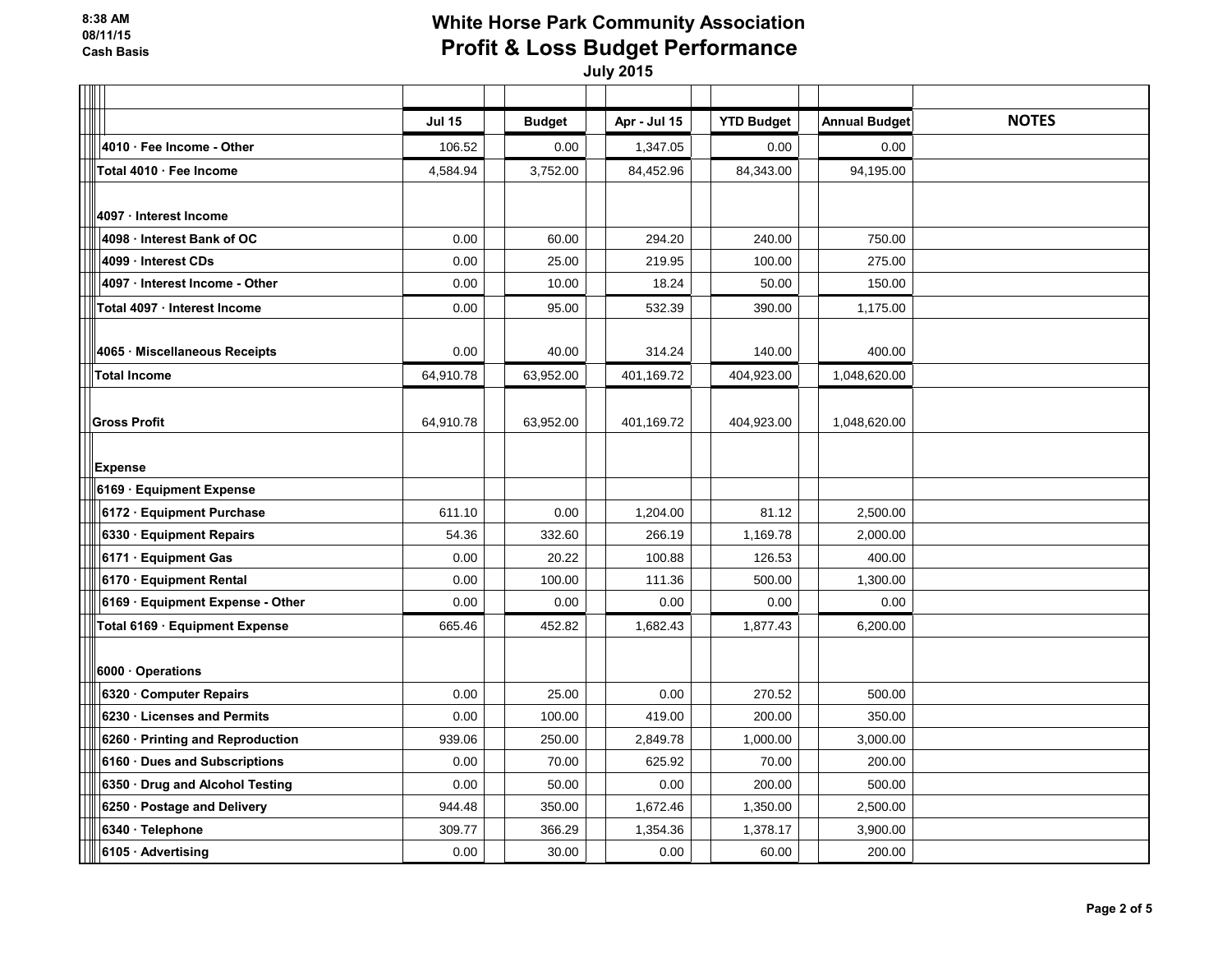|                                  | <b>Jul 15</b> | <b>Budget</b> | Apr - Jul 15 | <b>YTD Budget</b> | <b>Annual Budget</b> | <b>NOTES</b> |
|----------------------------------|---------------|---------------|--------------|-------------------|----------------------|--------------|
| Total 6000 · Operations          | 2,193.31      | 1,241.29      | 6,921.52     | 4,528.69          | 11,150.00            |              |
|                                  |               |               |              |                   |                      |              |
| 6109 · Automobile Expenses       |               |               |              |                   |                      |              |
| 6111 Automobile Gas              | 364.55        | 300.00        | 1,274.25     | 1,450.00          | 4,000.00             |              |
| 6110 Repairs & Maintenance       | 0.00          | 300.00        | 43.82        | 600.00            | 600.00               |              |
| Total 6109 · Automobile Expenses | 364.55        | 600.00        | 1,318.07     | 2,050.00          | 4,600.00             |              |
|                                  |               |               |              |                   |                      |              |
| 6115 · Bad Debt                  | (300.00)      | 50.00         | 5,079.72     | 200.00            | 500.00               |              |
| 6120 · Bank Service Charges      | (125.00)      | 20.00         | 29.25        | 60.00             | 150.00               |              |
| 6192 · Interest Expense          | 203.13        | 200.00        | 1,335.25     | 800.00            | 2,500.00             |              |
| 6240 · Miscellaneous             | 73.74         | 125.00        | 524.04       | 500.00            | 1,500.00             |              |
| 6270 · Professional Fees         |               |               |              |                   |                      |              |
| 6280 Legal Fees                  | 0.00          | 1,000.00      | 400.00       | 2,000.00          | 2,000.00             |              |
| 6565 · Accounting                | 325.00        | 325.00        | 1,300.00     | 2,400.00          | 5,000.00             |              |
| 6270 · Professional Fees - Other | 0.00          | 0.00          | 0.00         | 0.00              | 0.00                 |              |
| Total 6270 · Professional Fees   | 325.00        | 1,325.00      | 1,700.00     | 4,400.00          | 7,000.00             |              |
|                                  |               |               |              |                   |                      |              |
| 6300 · Repairs                   |               |               |              |                   |                      |              |
| 6331 Boat Yard                   | 394.00        | 511.00        | 398.09       | 1,522.00          | 3,000.00             |              |
| 6326 Water and Sewer             | 3,266.00      | 1,000.00      | 9,729.60     | 4,000.00          | 11,000.00            |              |
| 6310 · Building Repairs          | 44.70         | 1,000.00      | 3,216.01     | 4,000.00          | 12,000.00            |              |
| 6315 · Grounds - Repairs         | 897.74        | 500.00        | 6,553.67     | 2,000.00          | 6,000.00             |              |
| 6317 · Electrical - Repairs      | 0.00          | 1,000.00      | 881.29       | 2,807.82          | 10,000.00            |              |
| 6325 · Pool repairs              | 0.00          | 2,100.00      | 0.00         | 5,780.00          | 8,600.00             |              |
| Total 6300 · Repairs             | 4,602.44      | 6,111.00      | 20,778.66    | 20,109.82         | 50,600.00            |              |
|                                  |               |               |              |                   |                      |              |
| 6359 Clubhouse                   |               |               |              |                   |                      |              |
| 6361 Supplies                    | 139.01        | 856.36        | 166.20       | 1,528.80          | 2,000.00             |              |
| 6360 Clubhouse Activities        | 738.73        | 2,001.94      | 2,238.76     | 3,446.95          | 8,000.00             |              |
| Total 6359 · Clubhouse           | 877.74        | 2,858.30      | 2,404.96     | 4,975.75          | 10,000.00            |              |
|                                  |               |               |              |                   |                      |              |
| 6329 Waterfront                  |               |               |              |                   |                      |              |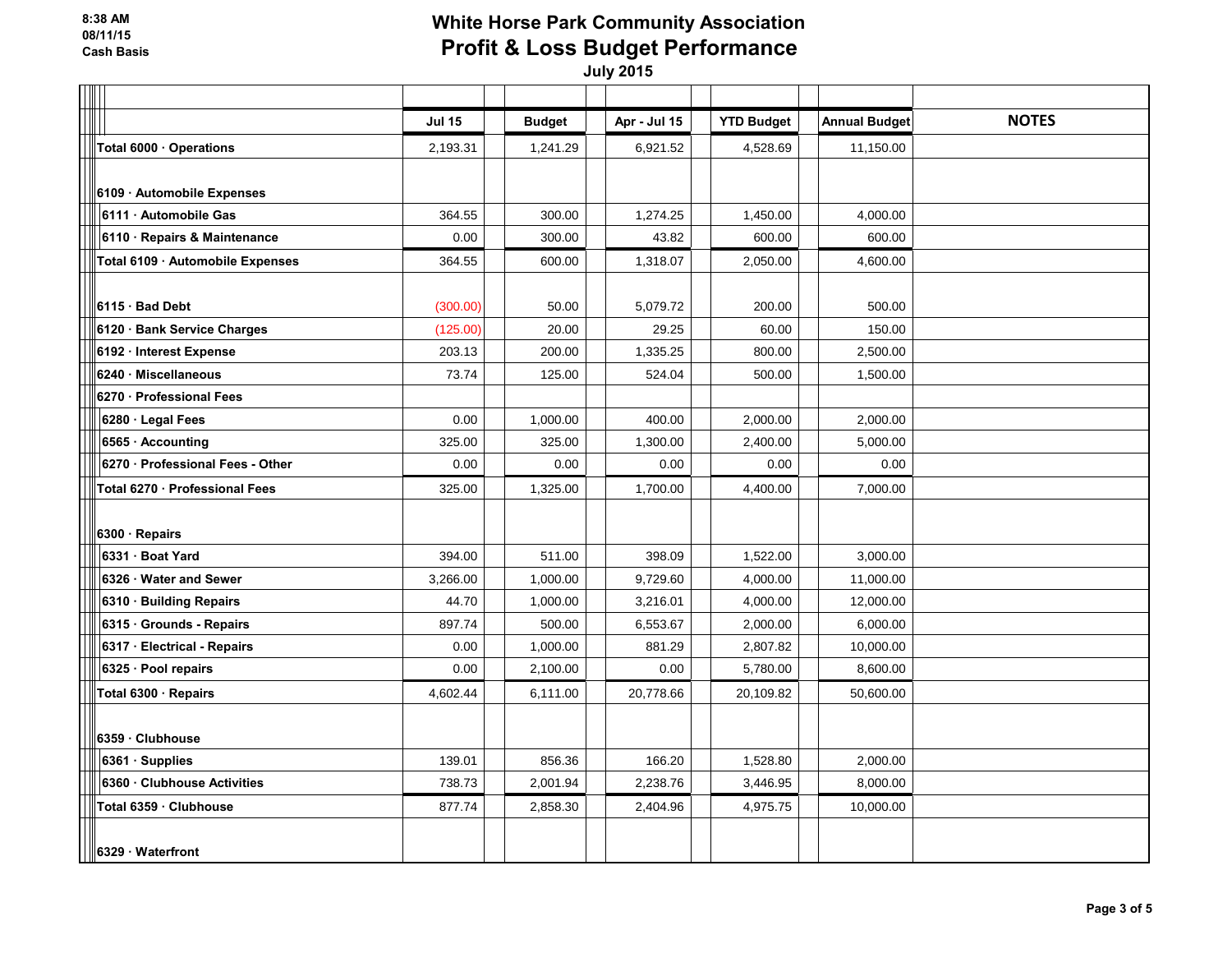| ║                                      |               |               |              |                   |                      |              |
|----------------------------------------|---------------|---------------|--------------|-------------------|----------------------|--------------|
|                                        | <b>Jul 15</b> | <b>Budget</b> | Apr - Jul 15 | <b>YTD Budget</b> | <b>Annual Budget</b> | <b>NOTES</b> |
| 6332 Marina Repairs                    | 383.92        | 250.00        | 732.30       | 750.00            | 1,000.00             |              |
| 6333 Marina expenses                   | 118.87        | 250.00        | 1,625.43     | 750.00            | 1,000.00             |              |
| Total 6329 · Waterfront                | 502.79        | 500.00        | 2,357.73     | 1,500.00          | 2,000.00             |              |
|                                        |               |               |              |                   |                      |              |
| 6362 · Playground Expenses             | 0.00          | 500.00        | 3,894.97     | 2,000.00          | 3,000.00             |              |
| 6390 · Utilities                       |               |               |              |                   |                      |              |
| 6400 · Electric                        | 24,155.00     | 21,518.00     | 65,045.00    | 65,563.22         | 222,000.00           |              |
| 6405 · Propane                         | 0.00          | 293.23        | 328.49       | 1,026.38          | 4,000.00             |              |
| 6410 · Water & Sewage                  | 0.00          | 48,825.00     | 48,825.00    | 97,650.00         | 195,300.00           |              |
| 6420 · Cable TV                        | 6,666.57      | 5,828.34      | 26,269.96    | 25,168.59         | 75,000.00            |              |
| Total 6390 · Utilities                 | 30.821.57     | 76,464.57     | 140,468.45   | 189,408.19        | 496,300.00           |              |
|                                        |               |               |              |                   |                      |              |
| 6429 Contracts                         |               |               |              |                   |                      |              |
| 6436 · Heating & Airconditioning Annua | 0.00          | 0.00          | 0.00         | 500.00            | 500.00               |              |
| 6431 · Alarm System                    | 93.05         | 125.00        | 279.15       | 500.00            | 1,500.00             |              |
| $6432 -$ Ice                           | 144.00        | 43.20         | 279.00       | 253.50            | 800.00               |              |
| 6433 Lawn Service                      | 9,300.00      | 9,067.68      | 34,602.00    | 29,992.68         | 61,500.00            |              |
| 6434 · Pool Management                 | 5,870.94      | 1,423.20      | 23,088.55    | 17,908.20         | 23,600.00            |              |
| 6435 · Security Service                | 6,672.97      | 6,614.40      | 30,012.88    | 29,438.22         | 86,000.00            |              |
| 6430 Trash Collection                  | 6,629.35      | 3,907.62      | 12,973.69    | 12,314.51         | 24,000.00            |              |
| Total 6429 Contracts                   | 28,710.31     | 21,181.10     | 101,235.27   | 90,907.11         | 197,900.00           |              |
|                                        |               |               |              |                   |                      |              |
| 6560 · Payroll Expenses                |               |               |              |                   |                      |              |
| 6563 · Payroll Park Manger             | 2,010.00      | 1,500.00      | 7,252.50     | 6,000.00          | 18,000.00            |              |
| 6564 · Payroll Administrative          | 5,448.75      | 5,200.00      | 20,361.13    | 20,800.00         | 62,400.00            |              |
| 6561 · Payroll - Maintenance           | 3,978.75      | 3,833.34      | 15,708.00    | 15,333.36         | 46,000.00            |              |
| 6566 · Payroll - Seasonal              | 0.00          | 333.34        | 0.00         | 1,333.36          | 2,000.00             |              |
| 6567 · Payroll - Housekeeping          | 845.25        | 610.00        | 1,558.50     | 1,355.00          | 3,200.00             |              |
| 6568 · Payroll Expense Other           | 0.00          | 0.00          | 0.00         | 0.00              | 0.00                 |              |
| 6630 · Payroll Taxes                   | 939.64        | 1,220.08      | 3,433.33     | 4,083.49          | 11,000.00            |              |
| 6660 · Taxes - Unemployment            | 410.34        | 833.34        | 1,805.32     | 3,333.36          | 10,000.00            |              |
| 6560 · Payroll Expenses - Other        | 20.80         | 0.00          | 80.00        | 0.00              | 0.00                 |              |